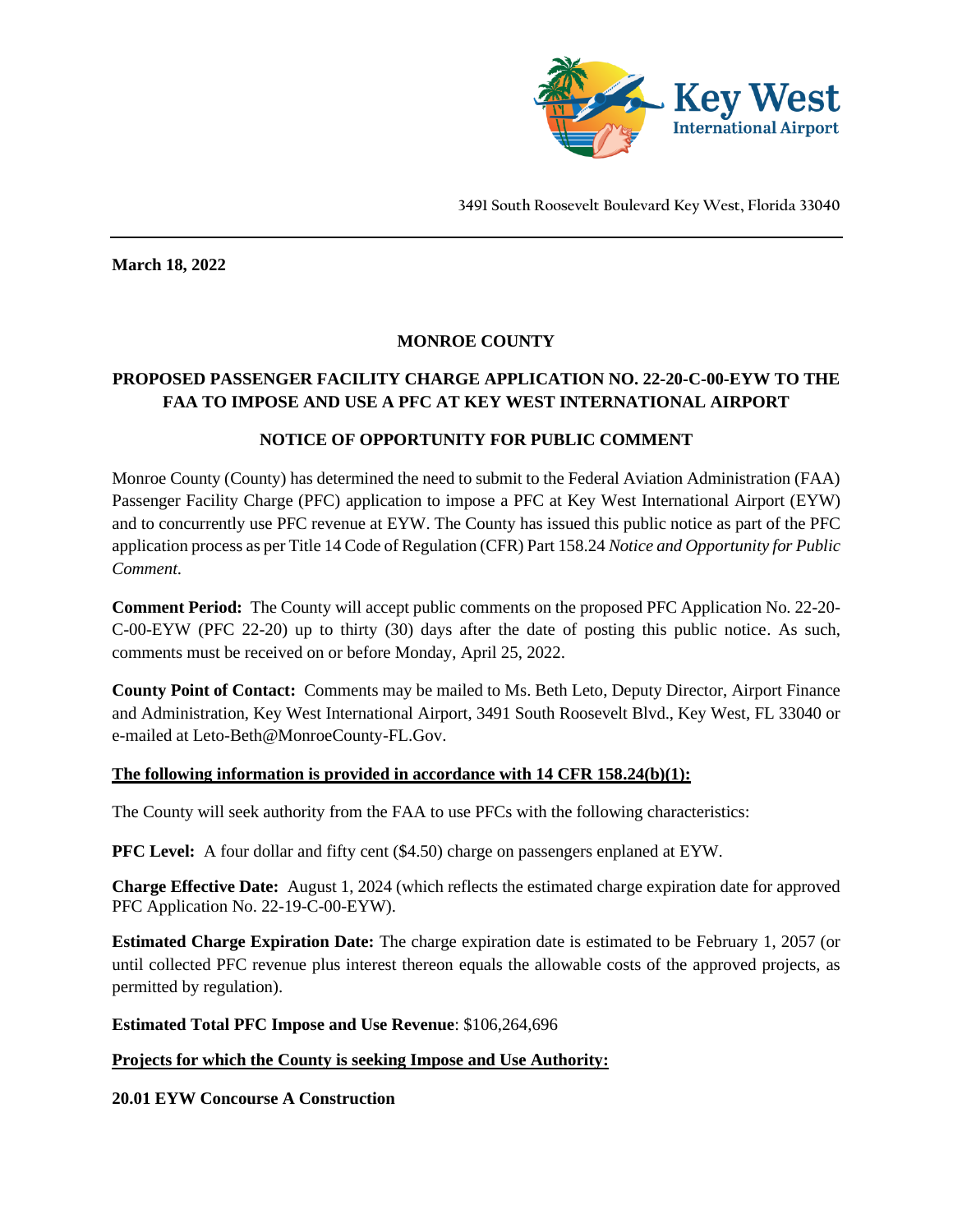

**Project Description:** This project will fund the construction of new Concourse A and renovations to the Landside and Airside Terminal Buildings to address existing passenger processing facility deficiencies and improve the passenger experience at EYW.

### New Concourse A

Concourse A is a proposed second-level concourse of 48,805 square feet to be located immediately north of the existing Airside Terminal Building. The second level building would accommodate seven gates all fitted with passenger boarding bridges, 17,568 square feet of holdroom areas, 9,711 square feet of passenger circulation, 12,634 square feet of concession areas, 4,240 square feet of restrooms, 145 square foot nursing room, 110 square foot pet relief area, 4,397 square of building support areas, which includes, mechanical rooms, IT/Communication rooms, an electrical room, elevator, storage, janitors closet, and stair areas. The new concourse would be accessed from the second-level Landside Terminal Building by extending the existing enclosed pedestrian bridge. The ground (apron) level below the new concourse building would be unenclosed and would support a new baggage make-up area and device, tug lanes, airline ramp space, ramp equipment storage and circulation space. To note, the passenger boarding bridges will be utilized as both preferential and common use gates.

# Airside Terminal Building

Approximately 15,000 square feet of the existing Airside Terminal Building would be renovated with the relocation of the holdrooms and concession areas to the new concourse building. Renovations would expand the arrivals hall within the building footprint to allow for the expansion of the baggage claim area to improve operational efficiency and passenger level of service. The two existing baggage claim devices would be supplemented with a new third device to accommodate existing demand, and, as demand increases in the future, the two existing devices would be replaced with newer, more efficient units. Baggage service offices would be provided and the rental car facility within the arrivals hall would be renovated and expanded by approximately 400 square feet. Finally, the airline ramp-level support offices would be centralized and expanded to meet airline space needs. The Airside Terminal Building renovation areas include 4,029 square feet of airline and ramp support offices, 497 square foot delivery checkpoint, 1,4961 square feet of rental car office and support space, and 8,330 square feet of baggage claim public space.

# Landside Terminal Building

Building renovations to the existing Landside and Airside Terminal Buildings are proposed, and all renovations are within the existing building footprints. Approximately 10,300 square feet of the existing Landside Terminal Building would be reconfigured and renovated to accommodate an expanded security screening checkpoint, totaling 7,382 square feet, with space for a total of four lanes and 2,979 square feet of office space. To support the expanded security screening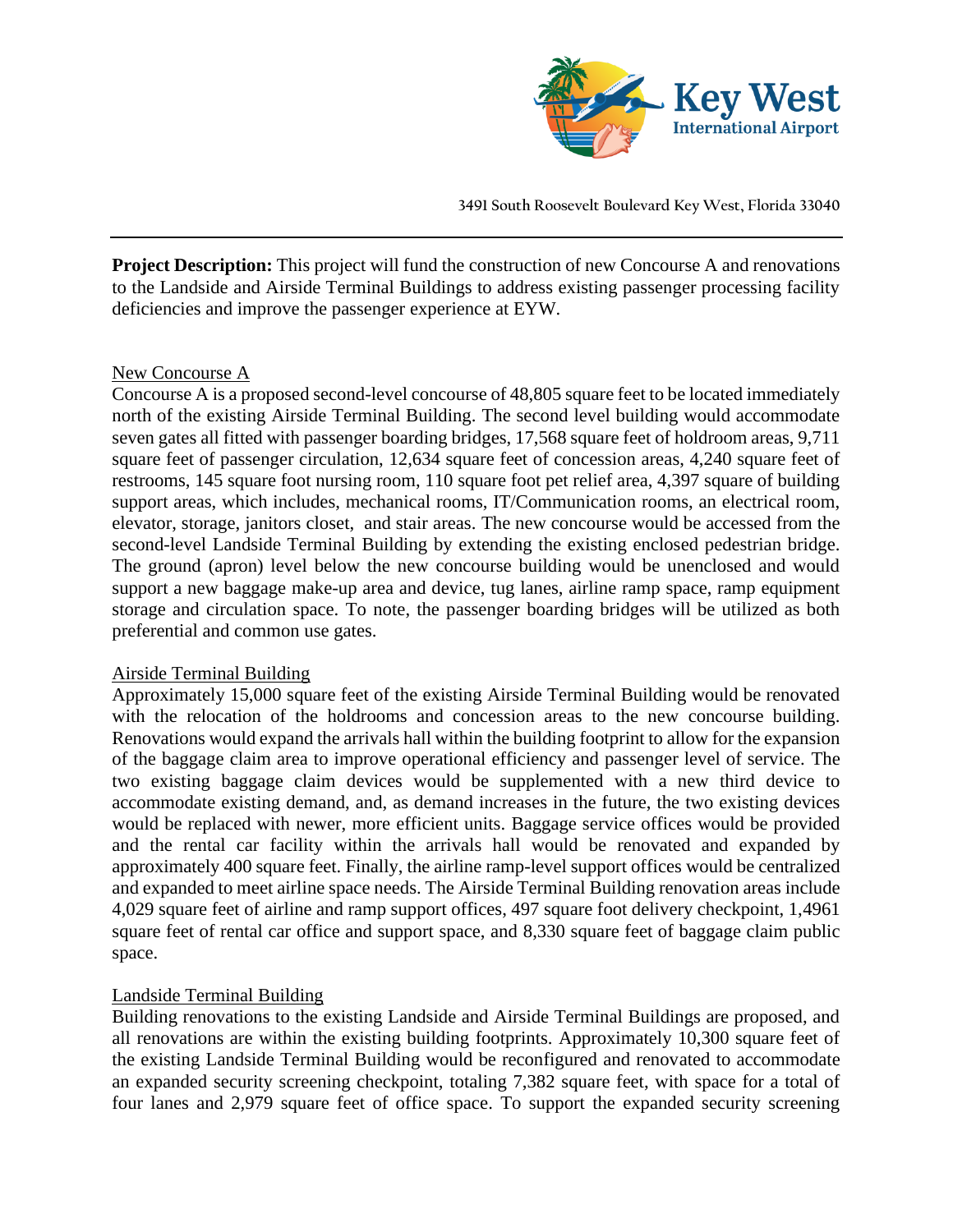

checkpoint, the existing concessions area, consisting of the Conch Flyer restaurant and gift shop, would be relocated to the new concourse building.

### Program Costs and Eligibility

The total program cost for the New Concourse A and renovations to the Airside/Landside Terminal Buildings is \$86,140,506. The cost estimate was prepared by separating the New Concourse A, Airside Terminal Building (referred to as Bag Claim/ Holdroom Renovation, and Landside Terminal Building (referred to as TSA/Terminal Renovation) program elements. The program cost for New Concourse A, Airside Terminal Building, and Landside Terminal Building are \$75,177,438, \$6,768,209, and \$4,194,858, respectively.

As per the eligibility analysis, \$50,720,169 would be eligible of the total program cost of \$86,140,506. This project will be funded with \$5,600,000 of anticipated Airport Improvement Program (AIP) entitlement funds and \$24,000,000 of Florida Department of Transportation (FDOT) funding.

This project will also require bond financing of \$45,540,506 of the total program. The total amount of \$106,216,513 of bond capital and finance and interest would be funded through PFCs (bond capital \$45,540,506; finance and interest \$60,676,007).

**Project Justification:** This project preserves capacity by providing a new concourse to accommodate current and future passenger demand. Prior to the COVID-19 pandemic, EYW passenger activity had experienced significant growth in enplanements and load factors. From 2015 to 2019, passenger enplanements increased by 37 percent from 354,252 to 486,139 and peak month average load factors increased from 75.2 percent to 88.6 percent<sup>1</sup>. This growth was significantly higher than the data presented in the 2015–2035 Master Plan<sup>2</sup> enplanement forecast. The 2015–2035 Master Plan forecast suggested enplanements would increase by 60 percent over the 20-year planning horizon beginning in 2015 through 2035 from 362,802 to 580,474 enplanements, respectively. However, in 2019, EYW enplanements exceeded the forecast amount identified for 2028, which prompted the need for a revision to the 2015–2035 Master Plan forecast.

Studies following the Master Plan, including the recent Environmental Assessment  $(EA)^3$  and the Jacobs Concourse A Planning and Schematic Preliminary Design Report<sup>4</sup> addressed the enplanement discrepancy and confirmed that enplanement levels were exceeding that forecast in

<sup>1</sup> Ricondo & Associates, Inc., August 2020; US Department of Transportation, T-100, August 2020.

<sup>2</sup> Monroe County, *Master Plan, Key West International Airport*, August 2016.

<sup>3</sup> Monroe County, *Final Environmental Assessment for Taxiway A Extension, Apron Expansion, and Security Fencing Improvements, Key West International Airport*, February 2021.

<sup>4</sup> Jacobs, *Concourse A Preliminary Design Concourse A Schematic Design Narrative Report*, October 2020.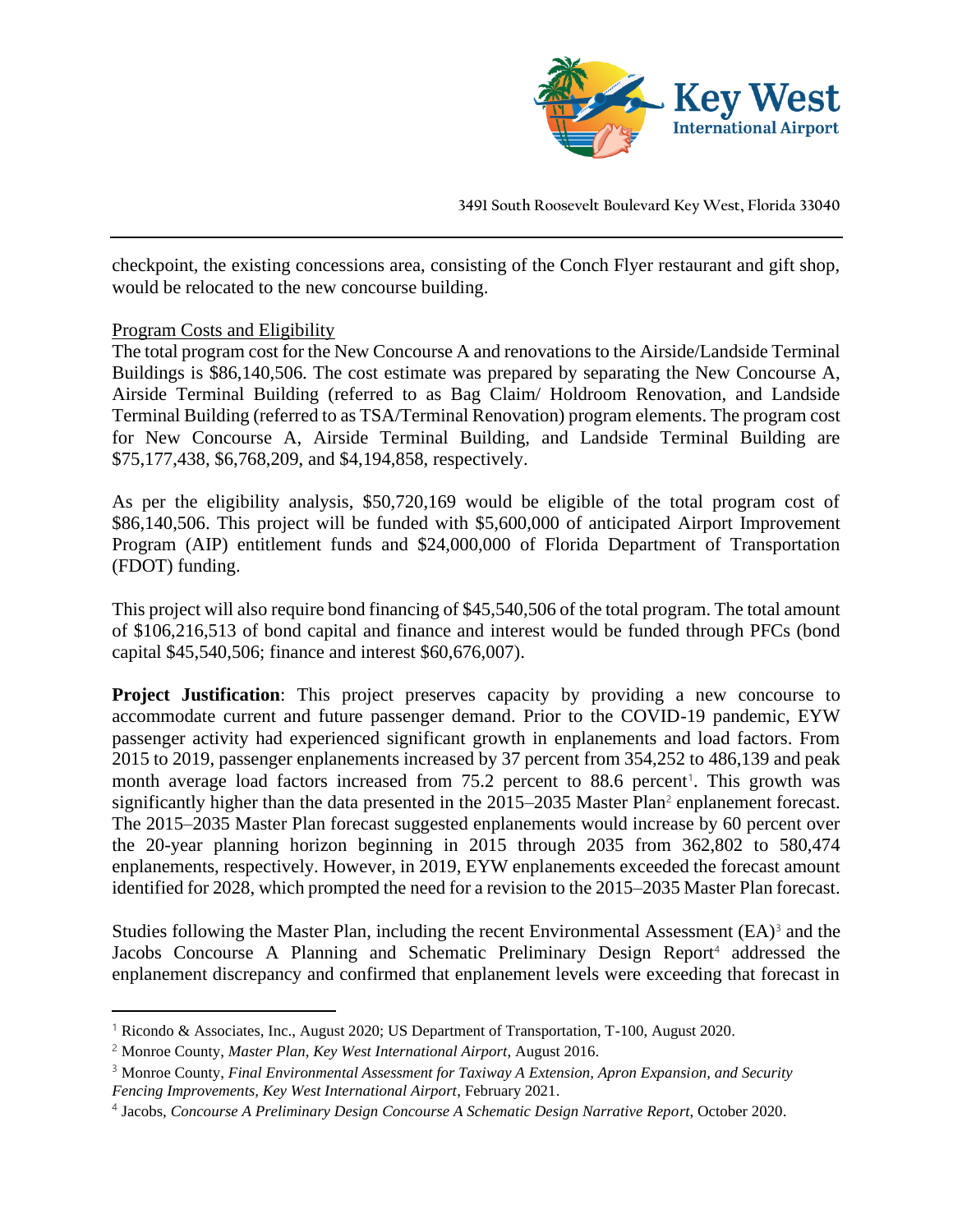

the 2015–2035 Master Plan. The aviation forecast prepared for the EA, presented in **Table 1**, was based on the 2019 Terminal Area Forecast (TAF), which is also presented in Table 1. The forecast included assumptions about the potential for induced commercial activity to result at EYW with implementation of the Proposed Action, including extension of Taxiway A and expansion of the commercial apron.<sup>5</sup> The EA Induced Forecast indicates that EYW would accommodate 650,000 annual enplaned passengers in the 2023 to 2024 timeframe, and over 750,000 annual enplaned passengers by the end of the planning period in 2029.

### **Table 1. Enplaned Passenger Forecast**

|                    |                 | <b>EA INDUCED FORECAST</b>                |                                                    |              |  |  |
|--------------------|-----------------|-------------------------------------------|----------------------------------------------------|--------------|--|--|
| <b>FISCAL YEAR</b> | <b>2019 TAF</b> | <b>DUE TO TAXIWAY</b><br><b>EXTENSION</b> | <b>DUE TO COMMERCIAL</b><br><b>APRON EXPANSION</b> | <b>TOTAL</b> |  |  |
| <b>Historical</b>  |                 |                                           |                                                    |              |  |  |
| 2015               | 354,252         |                                           |                                                    | 354,252      |  |  |
| 2016               | 371,070         |                                           |                                                    | 371,070      |  |  |
| 2017               | 403,692         |                                           |                                                    | 403,692      |  |  |
| 2018               | 422,001         |                                           |                                                    | 422,001      |  |  |
| 2019 <sup>2</sup>  | 484,256         |                                           |                                                    | 484,256      |  |  |
| 2020               | 593,568         |                                           |                                                    | 323,107      |  |  |
| Forecast           |                 |                                           |                                                    |              |  |  |
| 2021               | 603,745         |                                           |                                                    | 603,745      |  |  |
| 2022               | 612,982         |                                           |                                                    | 612,982      |  |  |
| 2023               | 621,728         | $+18,250$                                 |                                                    | 639,978      |  |  |
| 2024               | 630,071         | $+18,250$                                 | $+60,000$                                          | 708,321      |  |  |
| 2025               | 638,627         | $+18,250$                                 | $+60,000$                                          | 716,877      |  |  |
| 2026               | 647,508         | $+18,250$                                 | $+60,000$                                          | 725,758      |  |  |
| 2027               | 657,277         | $+18,250$                                 | $+60,000$                                          | 735,527      |  |  |
| 2028               | 667,661         | $+18,250$                                 | $+60,000$                                          | 745,911      |  |  |
| 2029               | 678,486         | $+18,250$                                 | $+60,000$                                          | 756,736      |  |  |

NOTES:

EA – Environmental Assessment

TAF – Terminal Area Forecast

1 All data are presented in federal fiscal years (October–September).

2 2019 values in the TAF are forecast.

SOURCES: Federal Aviation Administration, *2019 Terminal Area Forecast*, January 2020 (2019 TAF) Monroe County, Final Environmental Assessment for Taxiway A Extension, Apron Expansion, and Security Fencing Improvements, Key West International Airport, Appendix A, "Forecast Aviation Activity," February 2021 (EA Induced Forecast).

<sup>5</sup> Federal Aviation Administration, *2019 Terminal Area Forecast*, January 2020; Monroe County, *Final Environmental Assessment for Taxiway A Extension, Apron Expansion, and Security Fencing Improvements, Key West International Airport*, Appendix A, "Forecast Aviation Activity," February 2021.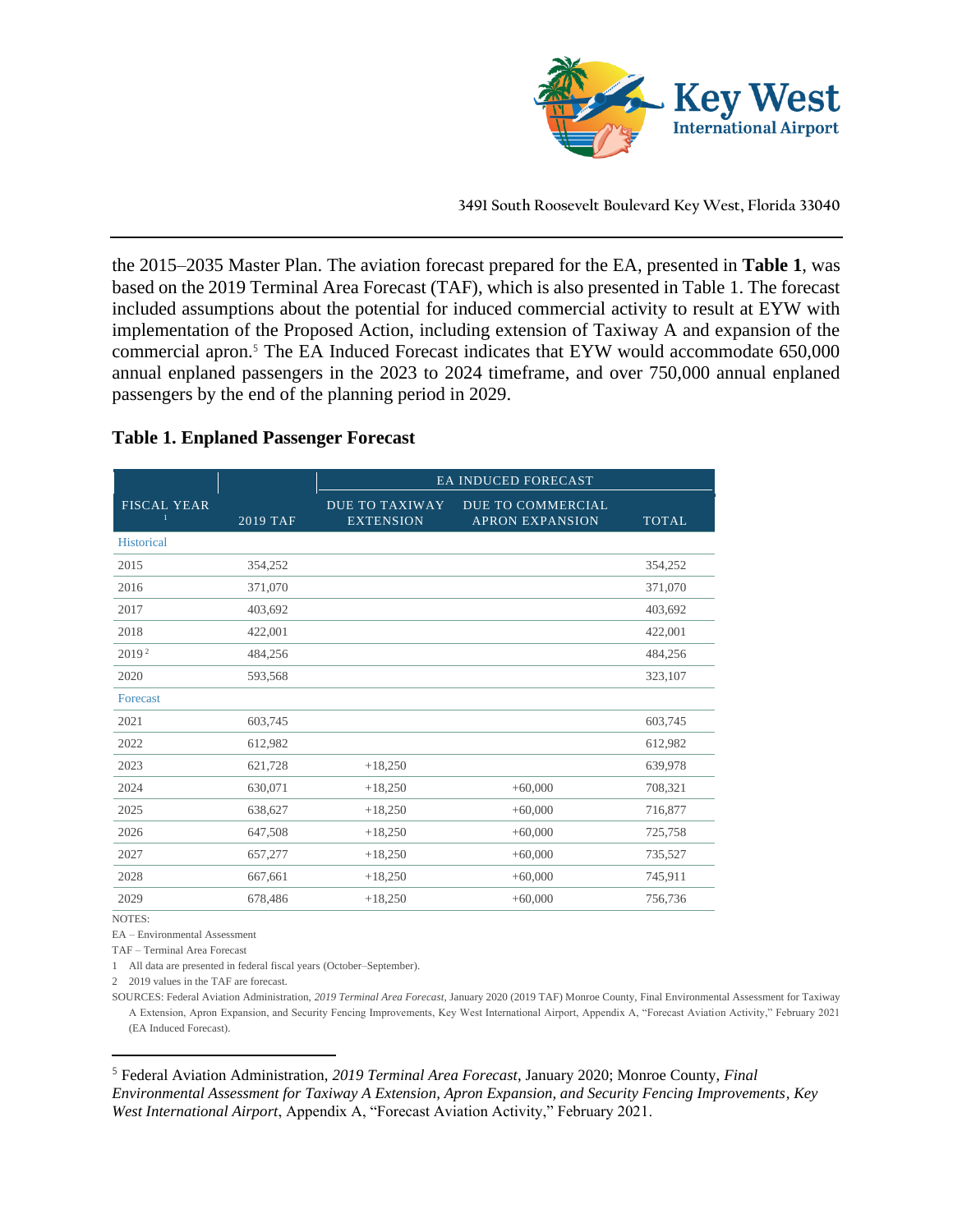

During the COVID-19 pandemic, EYW activity in 2020 (323,107 passenger enplanements) was 33.5 percent lower than 2019 activity (486,139 passenger enplanements); however, passenger activity in the early months of 2021 (299,115 enplaned passenger from January through May) is 27.7 percent higher than activity in the same 5 months of 2019 (234,271 enplaned passengers). Therefore, although the EA Induced Forecast did not account for the effects of the pandemic on EYW activity, the general forecast of growth in passenger activity through the 2020s is anticipated to remain valid with pre-COVID-19 activity levels starting in 2021.

Further, the Concourse A Justification analysis identified the need for improvements to the security screening checkpoint and functions accommodated in the Airside Terminal Building to address deficiencies in space based on existing and near-term passenger demand and to provide a comparable level of customer service as that offered in the Landside Terminal Building. Existing space (**Table 2**) accommodating the following terminal functions at EYW was identified as deficient in the Master Plan Update:

- **Execurity Screening Checkpoint** In recent months, passenger demand has resulted in long passenger queues during peak times. The checkpoint is sized to process between 330 and 350 passengers per hour,<sup>6</sup> and it is expected that the security screening checkpoint capacity will be exceeded by 2025. To meet existing and near-term demand, the current existing checkpoint would need to be expanded to provide a dedicated pre-check lane. In the long-term, it is anticipated one additional lane would be required for a total of four lanes.
- **Holdrooms** The holdroom facilities comprise 8,119 square feet in the Airside Terminal Building, of which less than 5,000 square feet provides area for passenger seating; this area is undersized to support existing passenger demand, resulting in crowded conditions and poor levels of customer service. As defined by industry standards, the optimal level of service is achieved by holdrooms that provide between 19.4 to 23.7 square feet per seated passenger.<sup>7</sup> Between 2015 and 2020 (prior to the start of the COVID-19 pandemic), the EYW holdroom provided between 12 and 14 square feet per seated passenger. Therefore, the holdroom facilities at EYW have been deficient for several years, and these sub-optimal level of service conditions are expected to deteriorate as passenger activity continues to grow in the future. A facility requirements evaluation identified the need for approximately 15,000 square feet of holdroom space to serve 500,000 annual passengers and approximately 17,500 square feet to service

<sup>6</sup> Assumes a throughput capacity of 150 passengers per lane for standard lane and 240 passengers per lane per precheck lane. It also assumes that one of the existing security screening checkpoint lane is used 30 percent of the time to process precheck passengers.

 $<sup>7</sup>$  International Air Transport Association, Airport Development Reference Manual, 11th edition.</sup>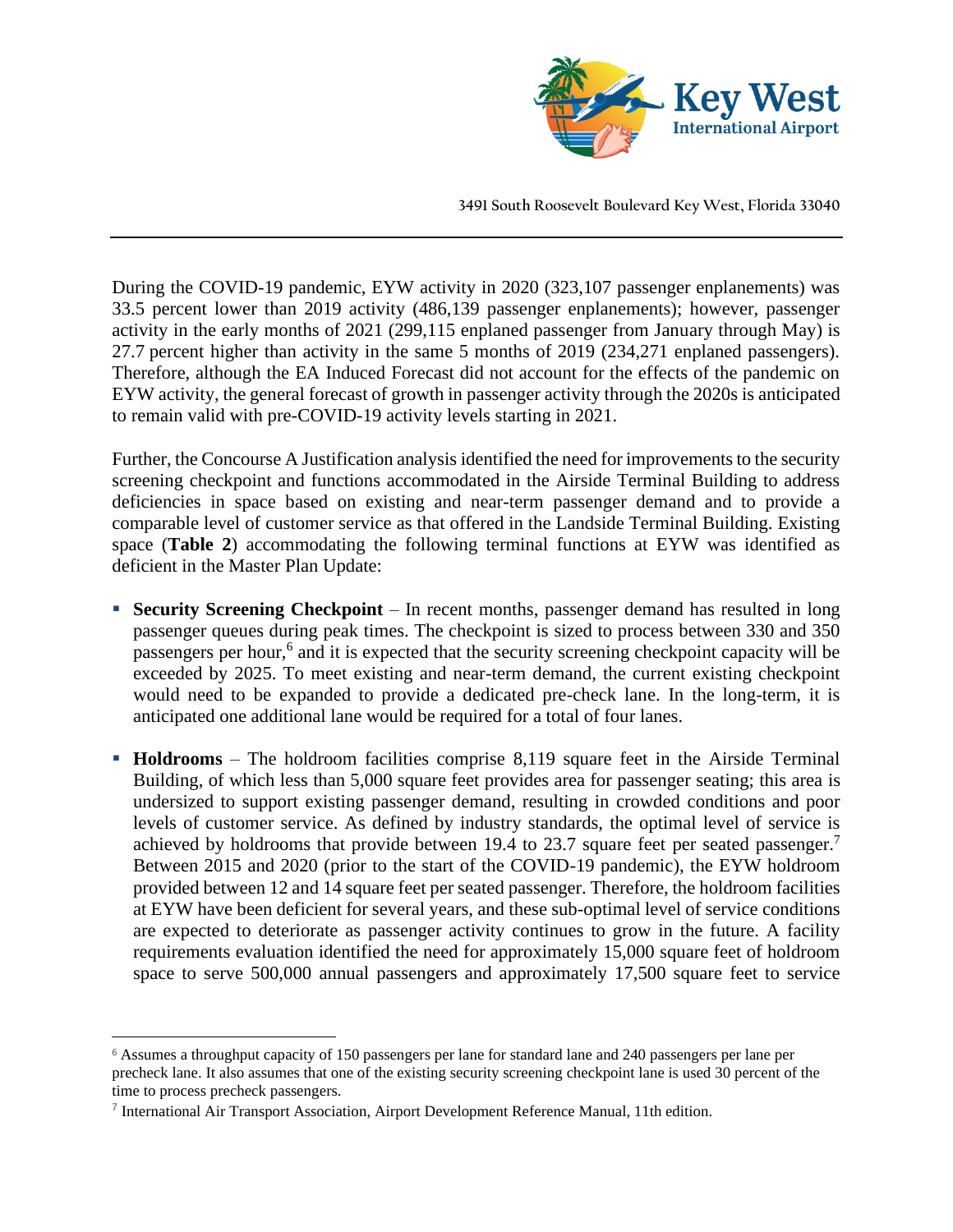

650,000 annual passengers, which EYW is forecast to reach in 2024 (see Table 1) $\degree$  will reach in the 2023 to 2024 timeframe.

- **Baggage Claim** Similar to holdroom facilities, the baggage claim area is undersized to support existing passenger demand. Industry standards indicate an optimal level of service is achieved with the provision of between 16.2 and 18.3 square feet per standing passenger in the baggage claim area<sup>9</sup>; whereas the existing retrieval area available for passengers to wait and collect their bags has provided less than 13 square feet per passenger between 2015 and 2019. Additionally, as of 2019, peak 20-minute arrival demand indicates the need for three baggage claim devices to meet passenger demand; however, the baggage claim area only includes two baggage claim devices. Therefore, the baggage claim area at EYW has been deficient for several years, and these level of service conditions are expected to deteriorate as passenger activity grows in the future.
- **Baggage Makeup** To accommodate the forecast fleet, a second outbound bag makeup device will be required by 2025. In addition to meeting near-term demand, the additional device is needed to provide for system redundancy and minimize loss of capacity during outages.
- **Concessions** The balance of concessions space between pre- and post-security screening checkpoint areas does not meet adequate levels of customer service. Additional concessions space should be provided post-security to support passengers waiting for flights after check-in and security screening.

In addition to undersized facilities, the existing practice of ground-loading for aircraft boarding and deplaning affects operational efficiency and the passenger experience (i.e. additional staff to maintain passenger safety and minimize passenger confusion on the apron, passenger comfort while boarding during inclement weather, and accessibility to meet Americans with Disabilities [ADA] requirements). Conditions associated with ground-loading of aircraft present the following challenges:

Safety – Ground-boarding operations require additional airline and Airport staff to maintain passenger safety during enplaning and deplaning operations on the aircraft parking apron.

<sup>&</sup>lt;sup>8</sup> Jacobs, May 2021, based on US Department of Transportation, Federal Aviation Administration, Advisory Circular 150/5360-13A, *Airport Terminal Planning*, July 13, 2018; US Department of Transportation, Federal Aviation Administration, Advisory Circular 150/5300-13A, *Airport Design*, September 28, 2012; Transportation Research Board, Airport Cooperative Research Program, Report 25, *Airport Passenger Terminal Planning and Design, Vol. 1, Guidebook*, 2010; International Air Transport Association, *Airport Development Reference Manual, 10th ed.*, March 2014. 2010; US Department of Transportation, Federal Aviation Administration, 2020 Terminal Area Forecast for Key West International, May 2021.

<sup>&</sup>lt;sup>9</sup> International Air Transport Association, Airport Development Reference Manual, 11th edition.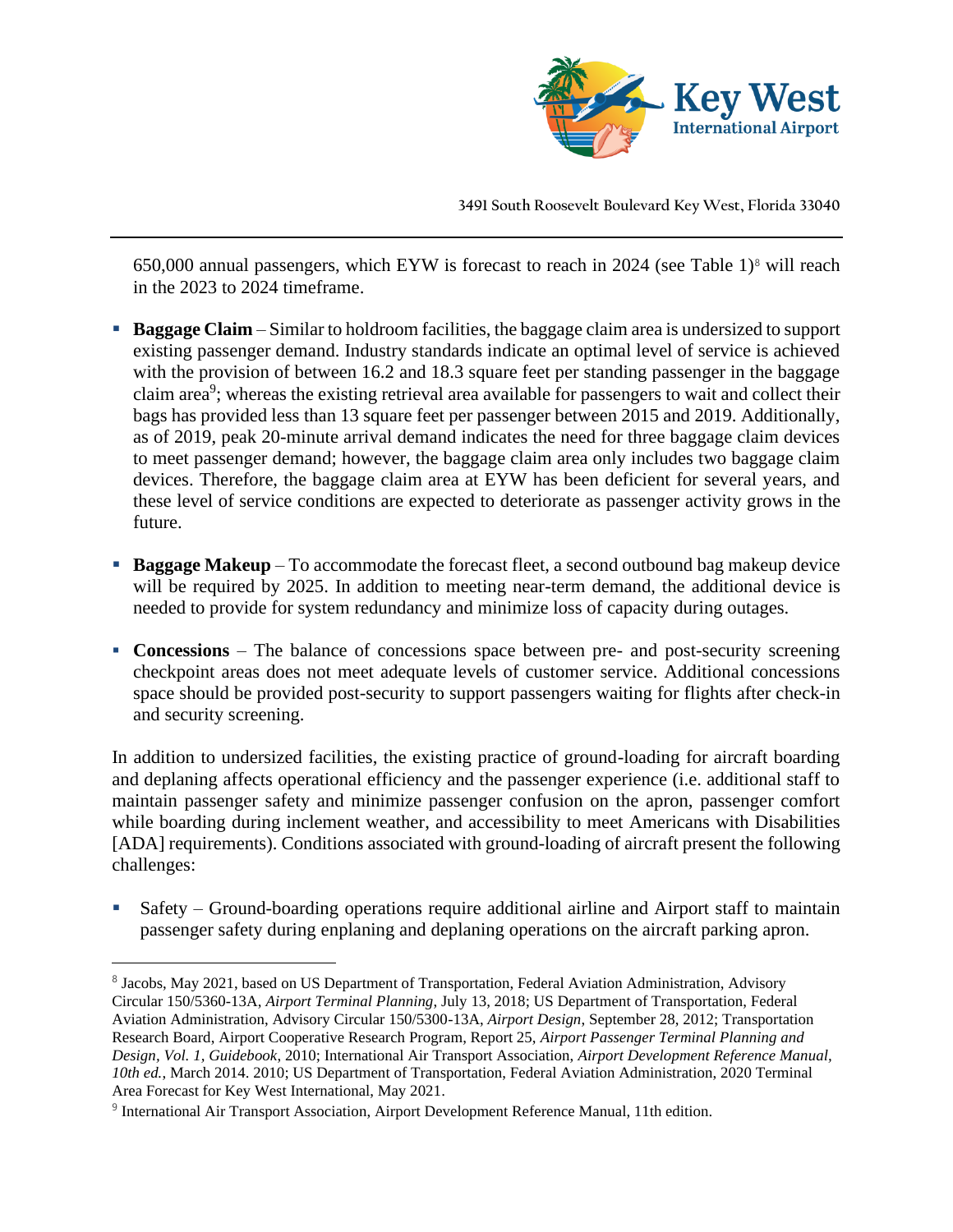

- Passenger Confusion When multiple aircraft board at the same time, passengers are more likely to become disorientated on an active apron. To maintain safe operations, additional Airport and airline staff are required to manage passengers during peak times.
- Security When ground-boarding an aircraft, passengers are granted temporary access to the commercial apron, which is a restricted area of the Airport and requires monitoring by Monroe County Sherriff, and airline and Airport staff.
- Passenger Comfort Passengers are exposed to weather conditions including rain when walking to the aircraft.
- Accessibility Ground boarding requires stairs, so specialized ground handling equipment is needed to meet American with Disabilities Act (ADA) requirements.

Passenger boarding bridges would provide a more efficient means to board and deplane passengers in a controlled and covered space that provides protection from weather and improves the passenger boarding experience, especially for those physically unable to use stairs.

|                                      | AIRSIDE TERMINAL<br><b>BUILDING</b> |                               | <b>LANDSIDE TERMINAL</b><br><b>BUILDING</b> |                               |              |
|--------------------------------------|-------------------------------------|-------------------------------|---------------------------------------------|-------------------------------|--------------|
| <b>FUNCTIONAL SPACE</b>              | <b>GROUND</b><br><b>LEVEL</b>       | <b>SECOND</b><br><b>LEVEL</b> | <b>GROUND</b><br><b>LEVEL</b>               | <b>SECOND</b><br><b>LEVEL</b> | <b>TOTAL</b> |
| Ticketing/Check-in Counters          |                                     |                               |                                             | 7,011                         | 7,011        |
| Security Screening Checkpoint        | $\qquad \qquad$                     | ٠                             |                                             | 9,453                         | 9,453        |
| Arrivals Hall <sup>1</sup>           | 4,912                               | ٠                             |                                             |                               | 4,912        |
| Holdroom <sup>2</sup>                | 8,119                               | ٠                             |                                             | $\overline{a}$                | 8,119        |
| Offices/Operations Area <sup>3</sup> | 2,497                               | 4,556                         |                                             | 3,504                         | 10,557       |
| Concessions                          | 10,800                              |                               |                                             | 6,413                         | 17,213       |
| Baggage Makeup                       | 7,776                               | ٠                             |                                             | 7,473                         | 15,249       |
| Restrooms, Pet Relief, Janitorial    | 2,238                               | ٠                             |                                             | 1,838                         | 4,076        |
| Covered Walkways                     | 3,812                               |                               |                                             | 7,328                         | 11,140       |
| Circulation                          | ٠                                   | ٠                             |                                             | 4,460                         | 4,460        |
| US Customs and Border Protection     | 10,057                              |                               |                                             | $\overline{a}$                | 10,057       |
| <b>Total</b>                         | 50,211                              | 4,556                         |                                             | 47,480                        | 102,247      |

### **Table 2. Existing Terminal Facilities Area (Square Feet)**

NOTE:

1 Includes baggage claim area, rental car facilities, and circulation space.

2 Includes holdroom seating area, circulation, and gate counter area.

3 Includes airline and Airport Administration spaces.

SOURCE: Jacobs, May 19, 2021.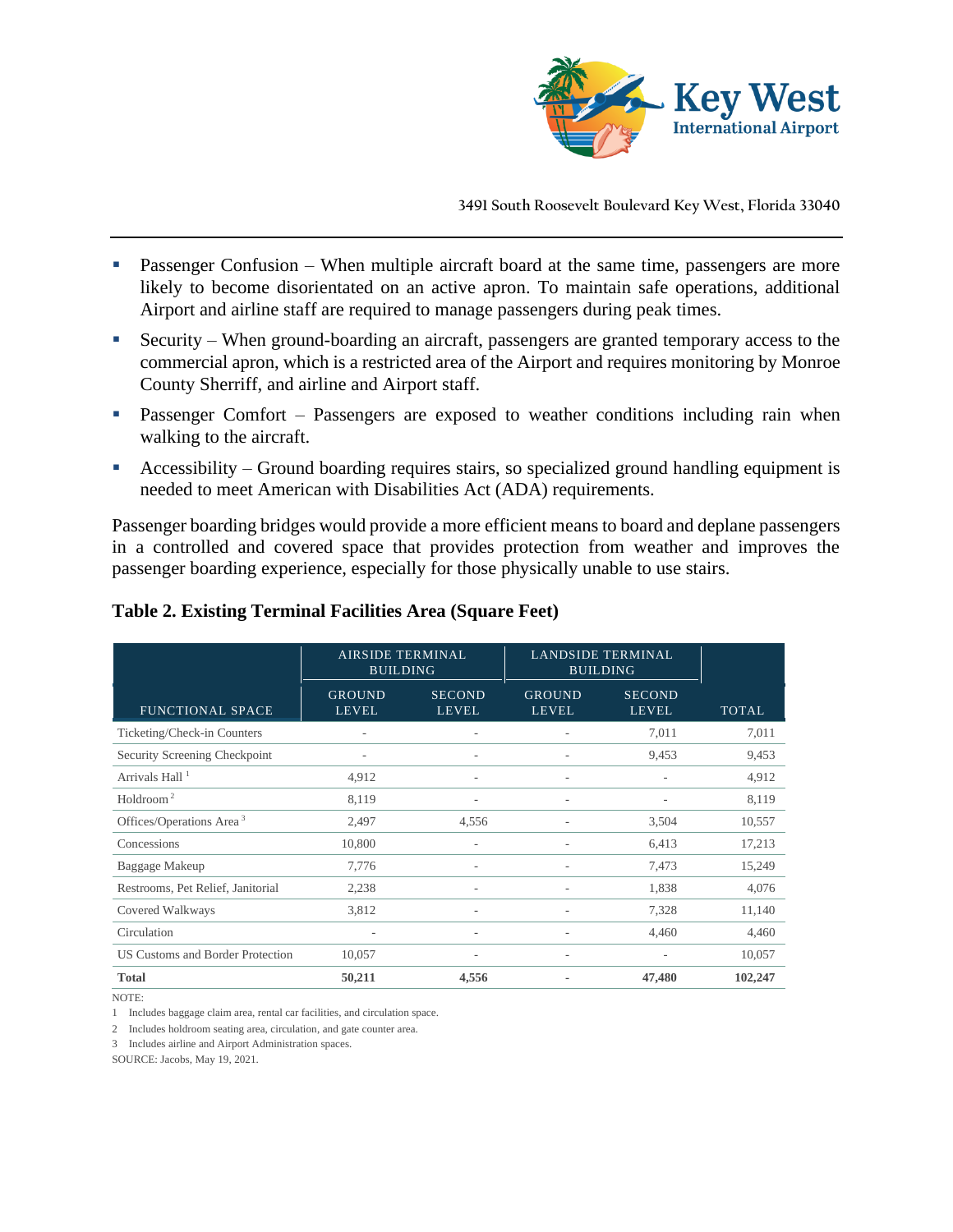

In 2020, Jacobs was retained by the Monroe County Department of Airports to provide a Planning and Schematic Preliminary Design Report (Report) for a new concourse. For this Report, Jacobs analyzed the Planning Activity Levels (PAL) of 500,000, 650,000, and 750,000 annual enplanements to determine the level of service for passenger wait times and space requirements. The short-term horizon of 650 PAL was recommended as the planning metric to be utilized for sizing future Concourse A and other components of the program. Based on passenger enplanements prior to the COVID-19 pandemic, it was determined that 650 PAL could potentially be reached within a 5- to 10-year planning horizon. The EA forecast further justifies this assumption, which indicates that 650 PAL would occur during the 2023 to 2024 timeframe.

Jacobs used the International Air Transportation Association Terminal (IATA) Reference Manual, the industry standard for terminal planning, and the Airport Cooperative Research Program - Report 25 as guidance for determining space recommendations since the FAA does not establish a level of service for passenger wait times and space requirements. The FAA Advisory Circular for terminals provides general guidance only and cross references the IATA Reference Manual. The aircraft ramp, parking positions, and passenger boarding bridges were planned in accordance with FAA airport design standards.

The space program for EYW terminal facilities was based on serving 650K PAL at a standard level of service as defined in the IATA Reference Manual. The space program (**Table 3**) includes the following enclosed spaces along with the provision of space:

- New 48,805-square foot second-level concourse to support holdrooms, restrooms, concessions areas, circulation, and building support areas;
- 10,361 square feet of renovations to the existing Landside Terminal Building to expand the security screening checkpoint; and
- 11,627 square feet of renovations to the existing Airside Terminal Building to accommodate improvements to the arrivals hall, including baggage services offices and a 400-square foot expansion of the rental car facility.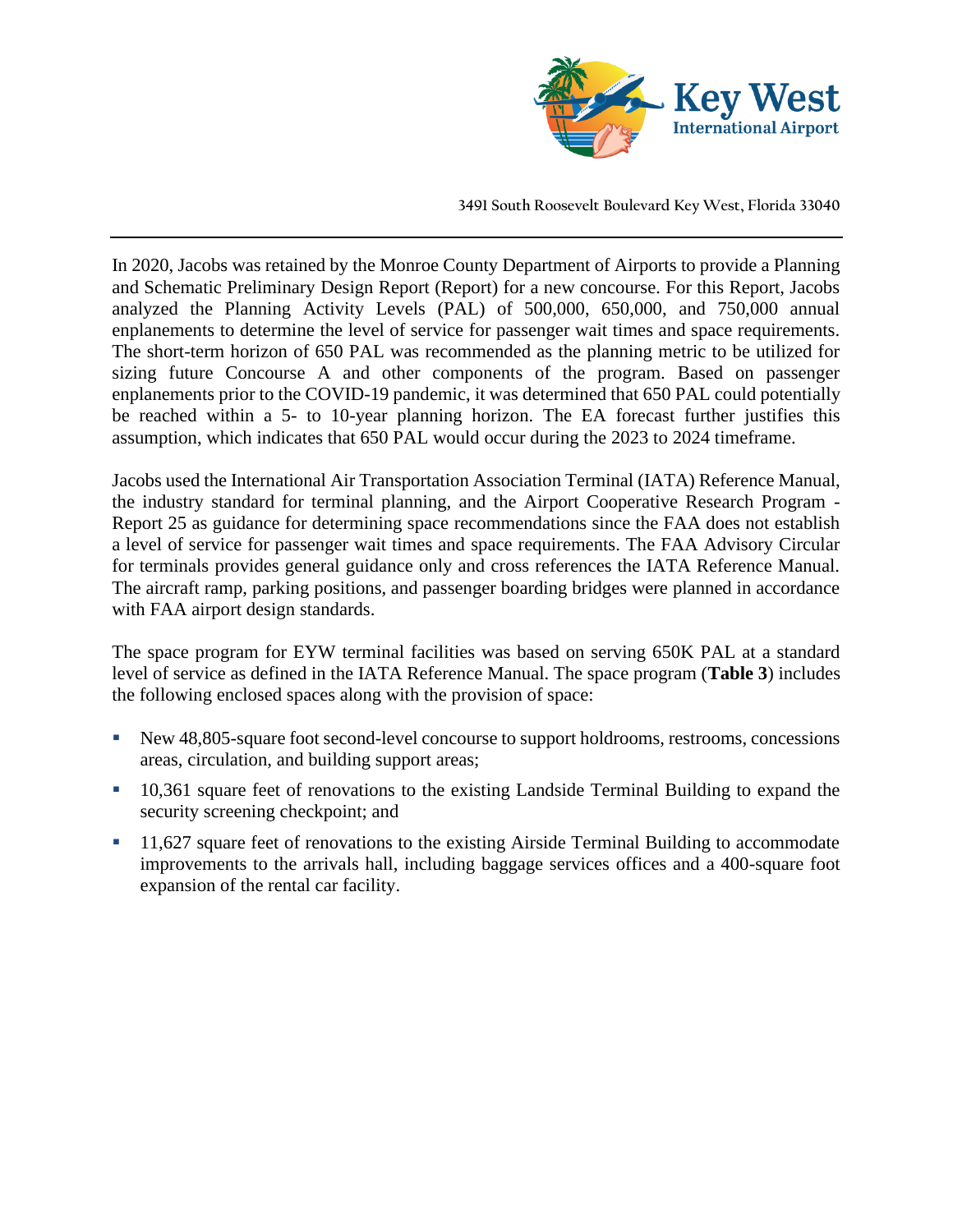

# **Table 3. Concourse A, Airside and Landside Terminal Space Program based on 650K PAL**

|                                     | <b>BUILDING AREA (SQ FT)</b> |                                                      |          |              |  |  |  |
|-------------------------------------|------------------------------|------------------------------------------------------|----------|--------------|--|--|--|
|                                     |                              | WITH IMPLEMENTATION OF CONCOURSE A<br><b>PROJECT</b> |          |              |  |  |  |
| <b>BUILDING</b>                     | <b>EXISTING</b>              | <b>NEW</b><br><b>RENOVATED</b><br><b>BUILDING</b>    |          | <b>TOTAL</b> |  |  |  |
| New Concourse A                     |                              |                                                      |          |              |  |  |  |
| Holdrooms                           | $\theta$                     | $\theta$                                             | 17,298   | 17,298       |  |  |  |
| Circulation                         | $\overline{0}$               | $\Omega$                                             | 9,076    | 9,076        |  |  |  |
| Restrooms                           | $\theta$                     | $\Omega$                                             | 6,400    | 6,400        |  |  |  |
| Concessions                         | $\theta$                     | $\Omega$                                             | 10,839   | 10,839       |  |  |  |
| <b>Building Support Area</b>        | $\Omega$                     | $\Omega$                                             | 5,189    | 5,189        |  |  |  |
|                                     |                              |                                                      | 48,802   | 48,802       |  |  |  |
|                                     |                              |                                                      |          |              |  |  |  |
| Existing Landside Terminal Building | 47,480                       | 10,361                                               | $\theta$ | 47,480       |  |  |  |
| Existing Airside Terminal Building  | 54,767                       | 11,627                                               | $\theta$ | 54,767       |  |  |  |
| <b>Total</b>                        | 102,247                      | 21,988                                               | 48,802   | 151,049      |  |  |  |

NOTE:

SOURCE: Jacobs, May 17, 2021.

In addition to the improvements to enclosed spaces discussed above, future construction of Concourse A also includes a functional change to unenclosed space below the proposed concourse building as well as reconstruction of the apron. These improvements, however, will be addressed in another project separate from the design of Concourse A. The reconfigured apron level space would support a new baggage make-up area and device, airline ramp space, and ramp equipment storage area. Additionally, 46,350 square feet of the existing commercial apron under future Concourse A would be reconstructed to meet grading requirements associated with the aircraft parking positions and to tie the apron grades to the existing Airside Terminal Building face to comply with the National Fire Protection Association (NFPA) 415 standards.

Concourse A would provide seven gates with passenger boarding bridges (also referred to as contact gates) and two remote parking positions to accommodate a total of nine commercial aircraft parking positions currently accommodated on the commercial apron.<sup>10</sup> The Concourse A project

SQ FT – Square Feet

 $10$  The aircraft parking plan for the commercial apron would differ from parking plan evaluated in the recent EA to accommodate the new concourse building and reconfigured aircraft parking positions at contact gates. The EA evaluated the ability to accommodate a 10th aircraft parking position (1 more than existing conditions) with the commercial apron expansion project; however, this 10th position would not be needed with the Concourse A project due to the improved efficiency of the aircraft